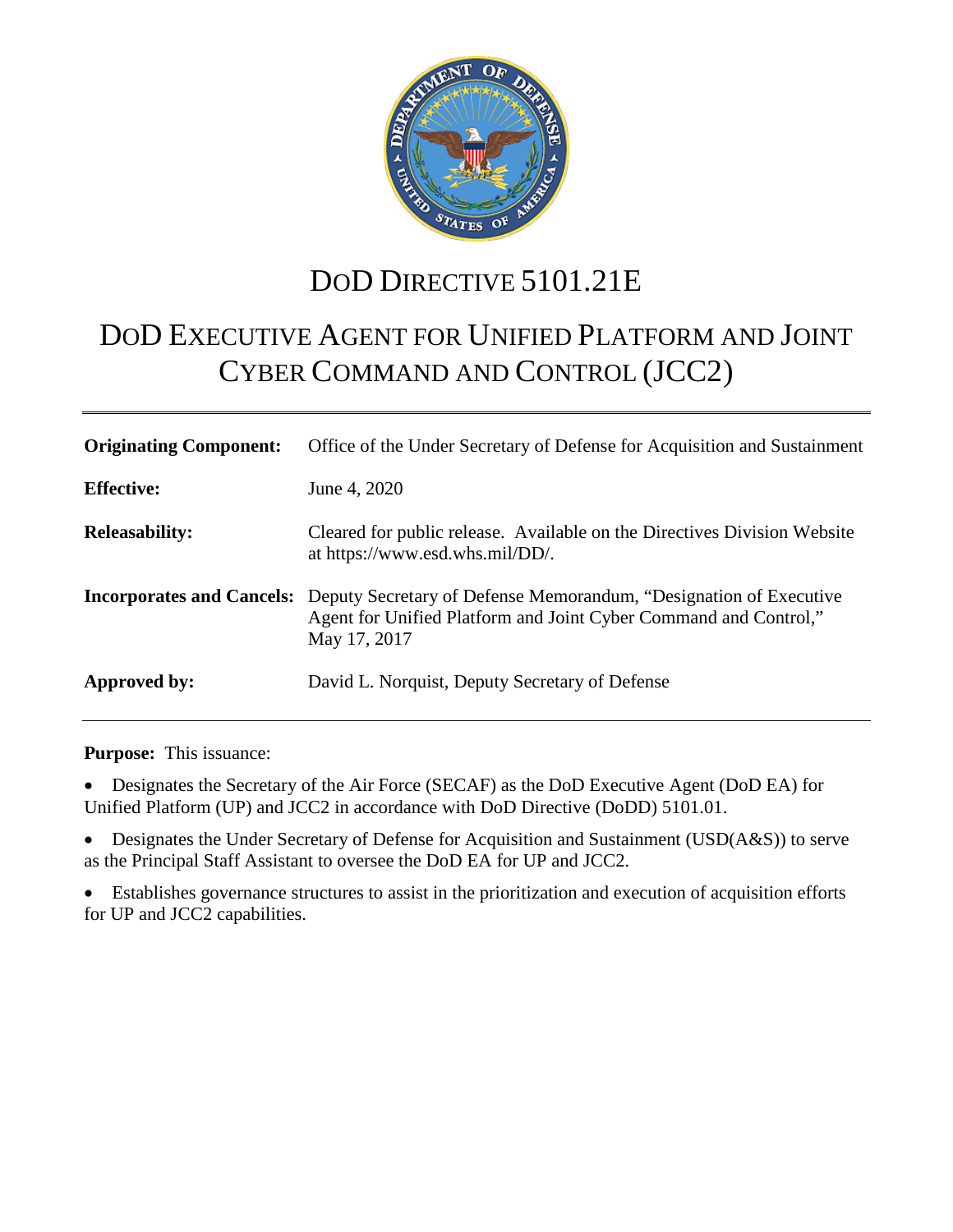## **TABLE OF CONTENTS**

| 2.6. Secretaries of the Military Departments, CDRUSCYBERCOM, and Commander, U.S. |  |
|----------------------------------------------------------------------------------|--|
|                                                                                  |  |
|                                                                                  |  |
|                                                                                  |  |
|                                                                                  |  |
|                                                                                  |  |
|                                                                                  |  |
|                                                                                  |  |
|                                                                                  |  |
|                                                                                  |  |

### FIGURES

|--|--|--|--|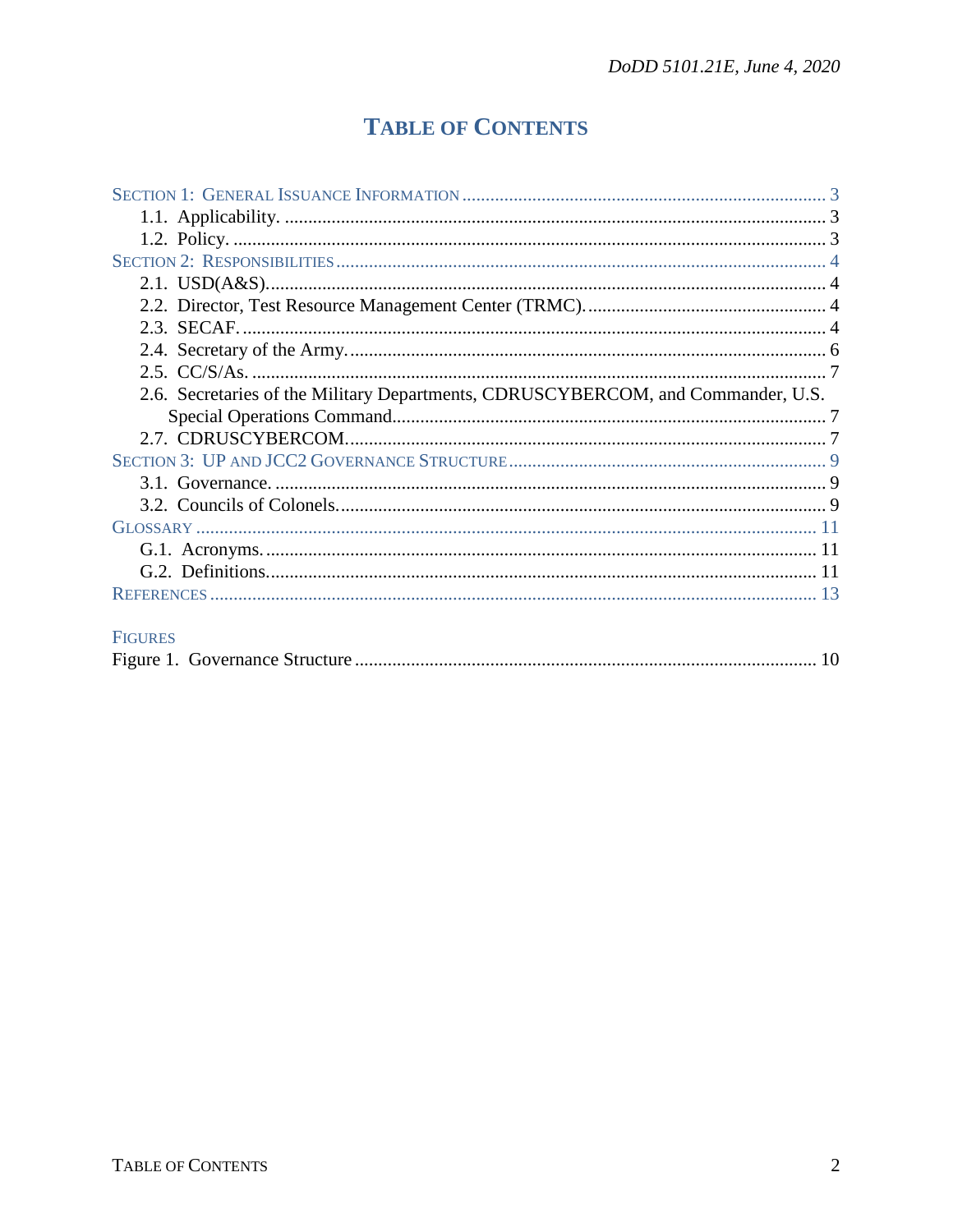## **SECTION 1: GENERAL ISSUANCE INFORMATION**

#### <span id="page-2-1"></span><span id="page-2-0"></span>**1.1. APPLICABILITY.**

This issuance applies to OSD, the Military Departments, the Office of the Chairman of the Joint Chiefs of Staff and the Joint Staff, the Combatant Commands, the Office of the Inspector General of the Department of Defense, the Defense Agencies, the DoD Field Activities, and all other organizational entities within DoD.

#### <span id="page-2-2"></span>**1.2. POLICY.**

a. The DoD-wide UP and JCC2 effort will optimize investments, close critical cyberspace capability gaps, and ensure delivery of resilient, agile, secure, and effective cyberspace capability solutions to the warfighter.

(1) The primary purpose of UP is to integrate disparate cyber capabilities, systems, infrastructure, and data analytics, allowing the Cyber Mission Force (CMF) to conduct integrated cyber processing, analysis, exploitation, and dissemination supporting full spectrum cyber operations.

(2) The primary purpose of JCC2 is to deliver integrated solutions that provide decision makers, planners, analysts, and operators at all JCC2 echelons with capabilities that facilitate cyber situational awareness, rapid planning, course of action selection, orders development, dynamic mission management, decision support, and unified direction of cyber mission forces.

b. DoD cyberspace capability solutions that integrate seamlessly across the physical domains (air, space, land, and maritime) will provide the joint force with enhanced multi-domain capabilities. These capabilities will contribute to an interoperable and scalable network that allows integrated planning and execution of the full spectrum of cyberspace operations.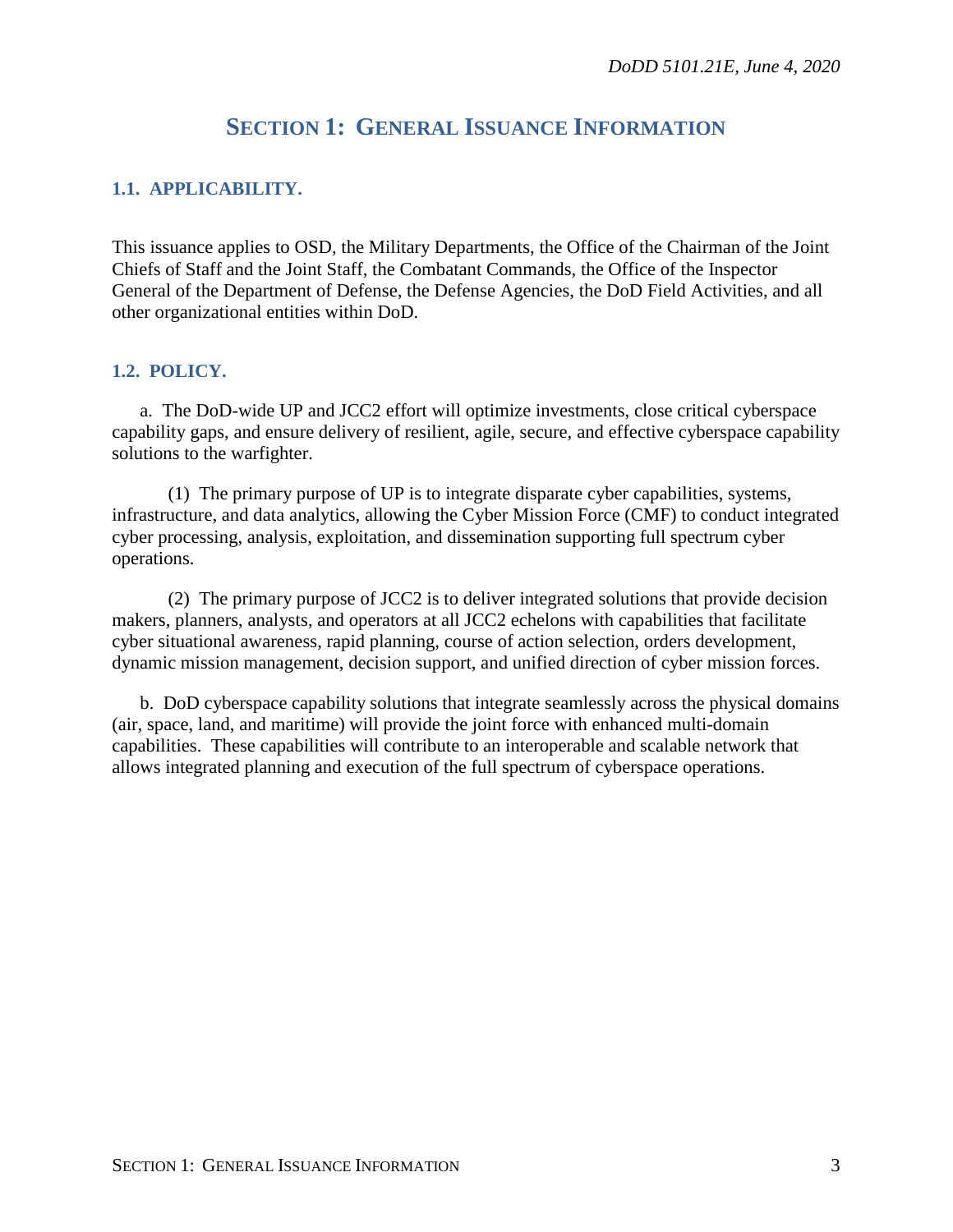## **SECTION 2: RESPONSIBILITIES**

#### <span id="page-3-1"></span><span id="page-3-0"></span>**2.1. USD(A&S).**

#### The USD(A&S):

- a. Oversees the SECAF's functional areas of DoD EA responsibility.
- b. Appoints representatives to additional governance bodies that the SECAF establishes.

c. Coordinates with the Director, Cost Assessment and Program Evaluation, to ensure equitable DoD-wide resourcing support for the SECAF's DoD EA responsibilities consisting of 30 percent funding each from the Army, Navy and Air Force, and 10 percent from the Marine Corps.

#### <span id="page-3-2"></span>**2.2. DIRECTOR, TEST RESOURCE MANAGEMENT CENTER (TRMC).**

Under the authority, direction, and control of the Under Secretary of Defense for Research and Engineering, the Director, TRMC, is the DoD EA for Cyber Test Ranges in accordance with DoDD 5101.19E. The Director, TRMC coordinates SECAF efforts with respect to DoD cyberspace test ranges to consider UP and JCC2 acquisition and capability development solutions.

#### <span id="page-3-3"></span>**2.3. SECAF.**

With respect to both UP and JCC2, under the oversight of the USD( $\angle$ A&S), and in addition to the responsibilities in Paragraphs 2.5. and 2.6., the SECAF:

a. Monitors and coordinates with the Commander, U.S. Cyber Command (CDRUSCYBERCOM), regarding joint cyberspace requirements prioritization. In this capacity, SECAF:

- (1) Conducts solutions analyses and acquisition activities.
- (2) Identifies joint cyberspace capability gaps.
- (3) Advocates for efficient allocation of resources.
- (4) Optimizes investment.

(5) Synchronizes the delivery of non-materiel and materiel solutions to deliver integrated system for UP and JCC2 capabilities.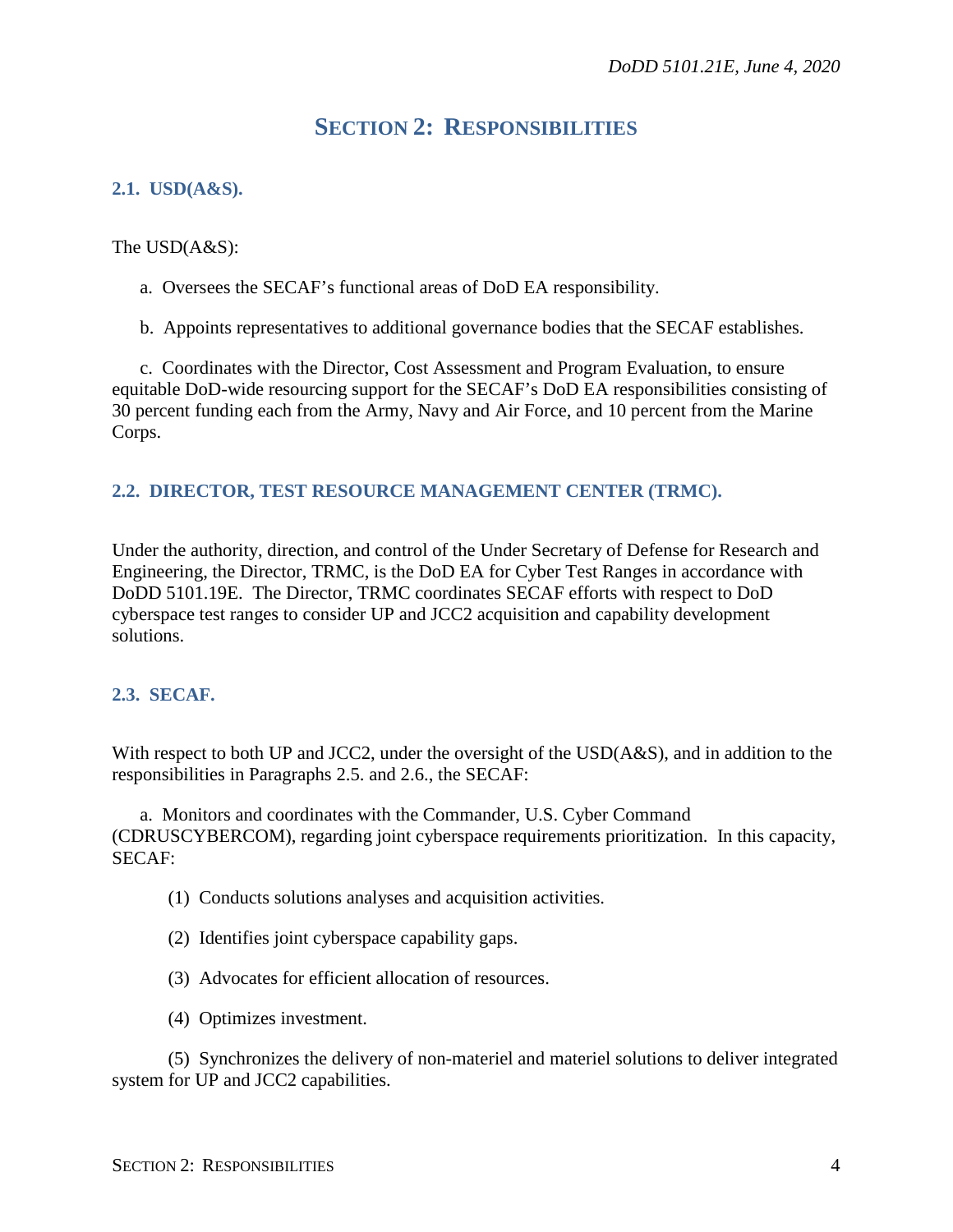b. Executes, in coordination with the USD(A&S), Combatant Commanders, Secretaries of the Military Departments, Chief, National Guard Bureau, and Defense Agency and DoD Field Activities (CC/S/As), memorandums of understanding, memorandums of agreement, or other instruments necessary to effect a coordinated, DoD-wide cyberspace capability development and delivery effort.

c. Conducts requirements analyses; course of action analyses or similar business case analyses; acquisition and capability development; and fielding for an integrated suite of joint UP and JCC2 related cyberspace solutions. Develops cost estimates to support these efforts and submits them for three-star program review.

d. Coordinates, de-conflicts, and rationalizes CC/S/A requirements generation, acquisition, and Planning, Programming, Budgeting, and Execution activities of critical cyberspace capabilities to effect a joint DoD-wide effort.

e. Undertakes such capabilities-based assessments, joint capability technology demonstrations, rapid prototyping, and other experiments and evaluations as necessary to determine unidentified critical cyberspace capability gaps.

f. Coordinates all JCC2 policies and implementing instructions with regard to capabilities planning, programming, and budgeting recommendations with the DoD Chief Information Officer in accordance with DoDD 3700.01.

g. Implements a coordinated, DoD-wide cyberspace capability comprised of an environment of compatible hardware platforms, software, and network components in an architecture that promotes an interoperable and secure environment for UP and JCC2 purposes.

h. Develops architectures, interfaces, data, and other standards that support validated joint cyberspace operations requirements, consistent with relevant DoD enterprise architectures and standards. Ensures that these architectures and standards, including relevant cyberspace operations reference architectures, are created and updated in accordance with DoD Information Enterprise Architecture standards, as established in DoD Instruction 8310.01.

i. Plans, conducts, and coordinates appropriate UP- and JCC2-related acquisition activities, including materiel solutions analysis, advocating for program(s) of record, technology development, developmental and operational test, technical assurance evaluation, production and deployment, and operations and sustainment. The SECAF will use such coordination to resolve potential conflicts and duplication of effort, and to ensure optimal investment of resources and capability delivery across DoD.

j. Develops UP and JCC2 solutions as necessary to provide the CMF with a seamlessly integrated set of cyberspace capabilities that comprehensively address operational requirements, as appropriate.

k. Generates materiel and non-materiel solutions that, to the extent practical, promote functionally interoperable solutions that address UP and JCC2 capability gaps.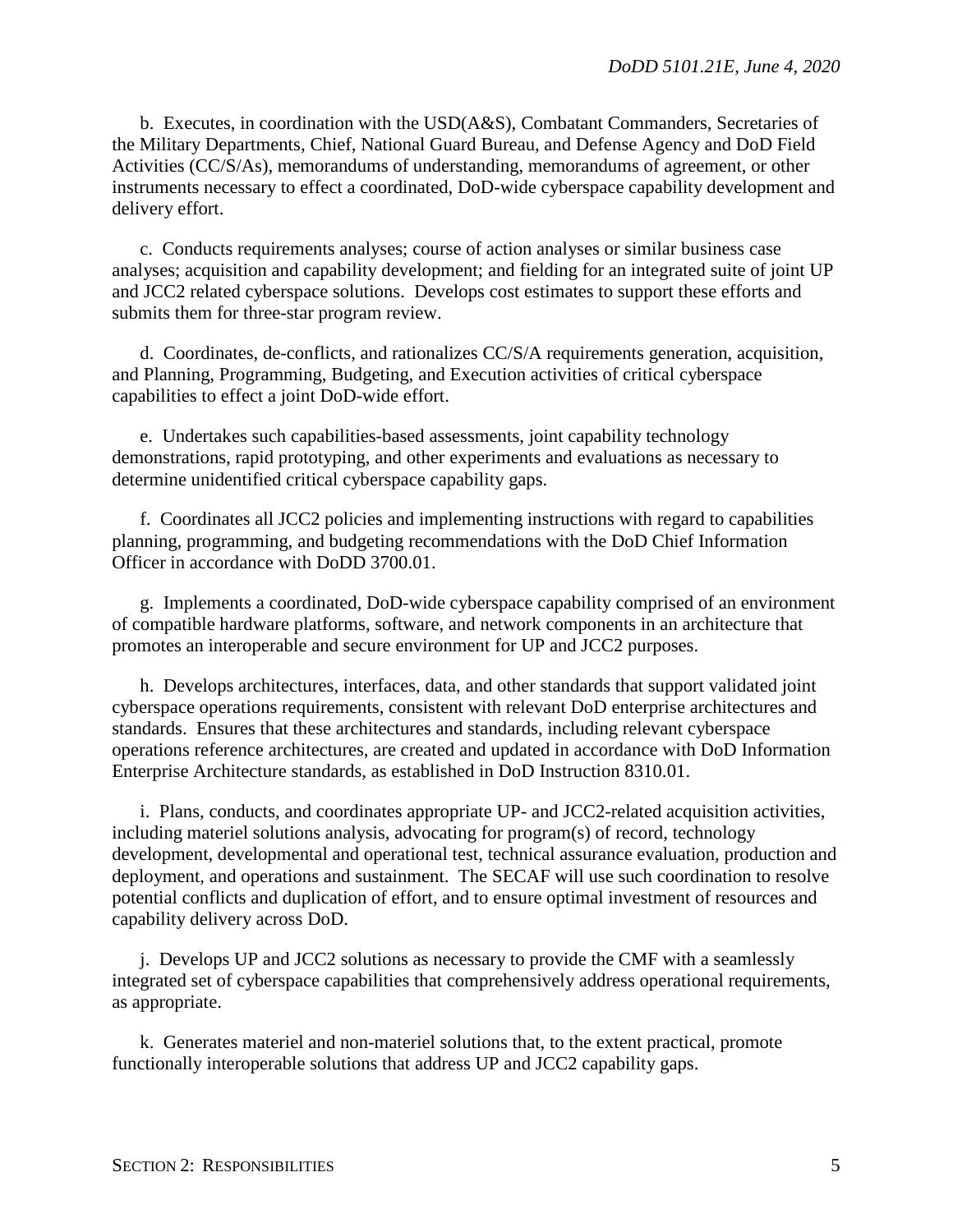l. Coordinates UP and JCC2 capability development in accordance with Section 392 of Title 10, United States Code, with the Secretary of the Army and the Director, TRMC (for those ranges specified in DoDD 5101.19E), to:

(1) Evaluate emerging training, exercise, and experimentation requirements.

(2) Sponsor and resource future cyberspace training range solutions.

m. Coordinates with the Under Secretary of Defense for Personnel and Readiness and the CDRUSCYBERCOM to advocate synchronization of the UP, JCC2, and Persistent Cyber Training Environment training capabilities.

n. Identifies resource (funding and manpower) requirements for the acquisition and implementation of UP and JCC2 solutions to the USD(A&S) as soon as they are determined to support resourcing and acquisition decisions.

o. Acts as the Secretariat for forums comprising UP and JCC2 governance structure. As the Secretariat, the SECAF:

(1) Provides DoD senior leadership with regular updates on the execution of acquisition efforts pertaining to UP and JCC2 capabilities, through existing Cyber Investment and Management Board and other applicable reporting processes.

(2) Oversees, coordinates, and adjudicates UP and JCC2 issues, working closely with the USD(A&S), the Chairman of the Joint Chiefs of Staff, and CDRUSCYBERCOM. Programmatic issues that cannot be resolved will be deliberated during the annual Program and Budget Review. If necessary, outstanding concerns will be forwarded to the Three-star Programmers in accordance with Chairman of the Joint Chiefs of Staff Instruction 3265.01A; the Deputy's Management Action Group in accordance with DoDD 5105.79; or other senior-level decision-making forums.

(3) Formalizes the multi-tiered governance structure, as described in Section 3, and further delegates DoD EA responsibilities as appropriate. To ensure maximum responsiveness, UP and JCC2 governance bodies will empower decisions at the lowest possible management level.

#### <span id="page-5-0"></span>**2.4. SECRETARY OF THE ARMY.**

In addition to the responsibilities in Paragraphs 2.5. and 2.6., under the oversight of the Under Secretary of Defense for Personnel and Readiness, and in the capacity as the DoD EA for Cyber Training Ranges in accordance with DoDD 5101.19E, the Secretary of the Army:

a. Coordinates efforts with respect to Deputy Secretary of Defense-designated cyberspace training ranges with the SECAF to consider training solutions that address emerging training and exercise requirements resulting from UP and JCC2 capability development.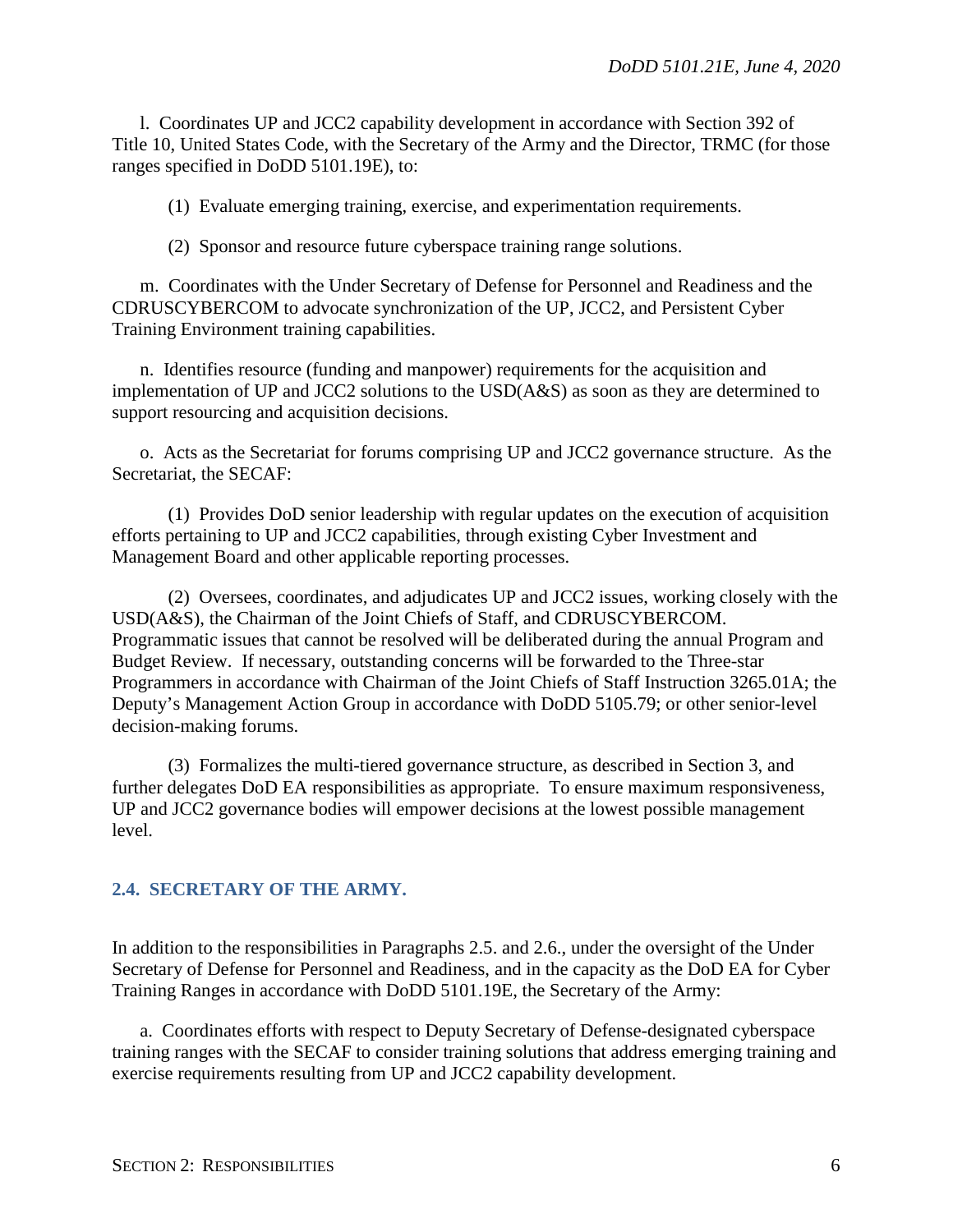b. Coordinates the efforts of the acquisition lead for the Persistent Cyber Training Environment with the SECAF consistent with Paragraph 2.3.a.

#### <span id="page-6-0"></span>**2.5. CC/S/A**s.

#### The CC/S/As:

a. Coordinate with and submit their cyberspace operations requirements related to UP and JCC2 to U.S. Cyber Command (USCYBERCOM) for review, validation, and prioritization.

b. Coordinate requirements generation; solutions analyses; planning, programming, and budgeting; and acquisition activities relating to UP and JCC2 with the SECAF to establish, promote, and deploy an integrated DoD-wide approach.

c. Designate in writing and provide subject matter experts to support SECAF solutions, analyses, technology development, architecture development and evolution, prototyping, acquisition, and capability development for UP, JCC2, and related activities as determined by the USD(A&S).

d. Ensure that implementation of policy and responsibilities in this issuance, when it involves foreign entities, is conducted in accordance with DoD policies for disclosure of classified military information in DoDD 5230.11, and for international transfers in DoD Instruction 2040.02.

#### <span id="page-6-1"></span>**2.6. SECRETARIES OF THE MILITARY DEPARTMENTS, CDRUSCYBERCOM, AND COMMANDER, U.S. SPECIAL OPERATIONS COMMAND.**

In addition to the responsibilities in Paragraph 2.5.:

a. The Secretaries of the Military Departments and CDRUSCYBERCOM designate representatives with suitable functional knowledge and expertise to the UP and JCC2 Council of Colonels as described in Section 3.

b. The Secretaries of the Military Departments and the Commander, U.S. Special Operations Command, will retain their responsibility to present trained, equipped, and ready forces for their portion of the CMF, pursuant to Joint requirements and interoperability standards.

#### <span id="page-6-2"></span>**2.7. CDRUSCYBERCOM.**

In addition to the responsibilities in Paragraphs 2.5. and 2.6., the CDRUSCYBERCOM:

a. Identifies critical cyberspace capability gaps related to UP and JCC2 to the SECAF through: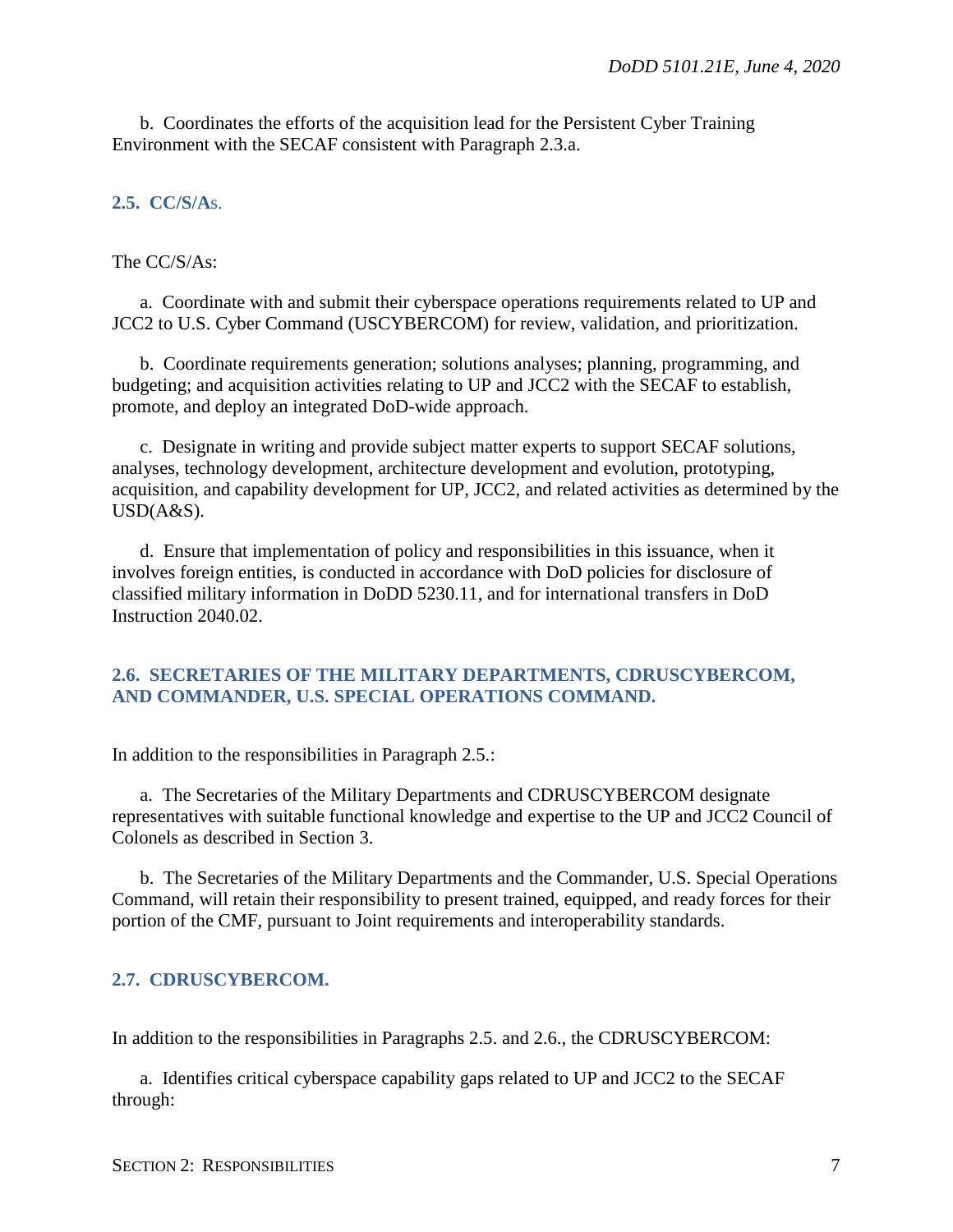(1) Continuous collaboration.

(2) Established processes such as joint urgent operational needs, joint emergent operational needs, joint lessons learned, integrated priority lists, and capability gap assessments.

(3) Analysis of interagency cyberspace architectures, standards, and operations.

b. Validates and prioritizes joint cyberspace operations requirements.

c. Develops, in coordination with the DoD EA for UP and JCC2 and the other CC/S/As, operations that are necessary to effect the proper employment of existing and future cyberspace systems.

d. Provides SECAF results and recommendations from prototype development related to gaps in the UP and JCC2 capability package.

e. Coordinates with SECAF regarding CDRUSCYBERCOM's authorities granted pursuant to Section 807 of Public Law 114-92 and Section 167b of Title 10, United States Code, to resolve potential conflicts and duplication of effort, and to ensure optimal investment of resources and capability delivery across DoD.

f. Prescribes, in coordination with the Military Departments, cyberspace operations interoperability and data standards.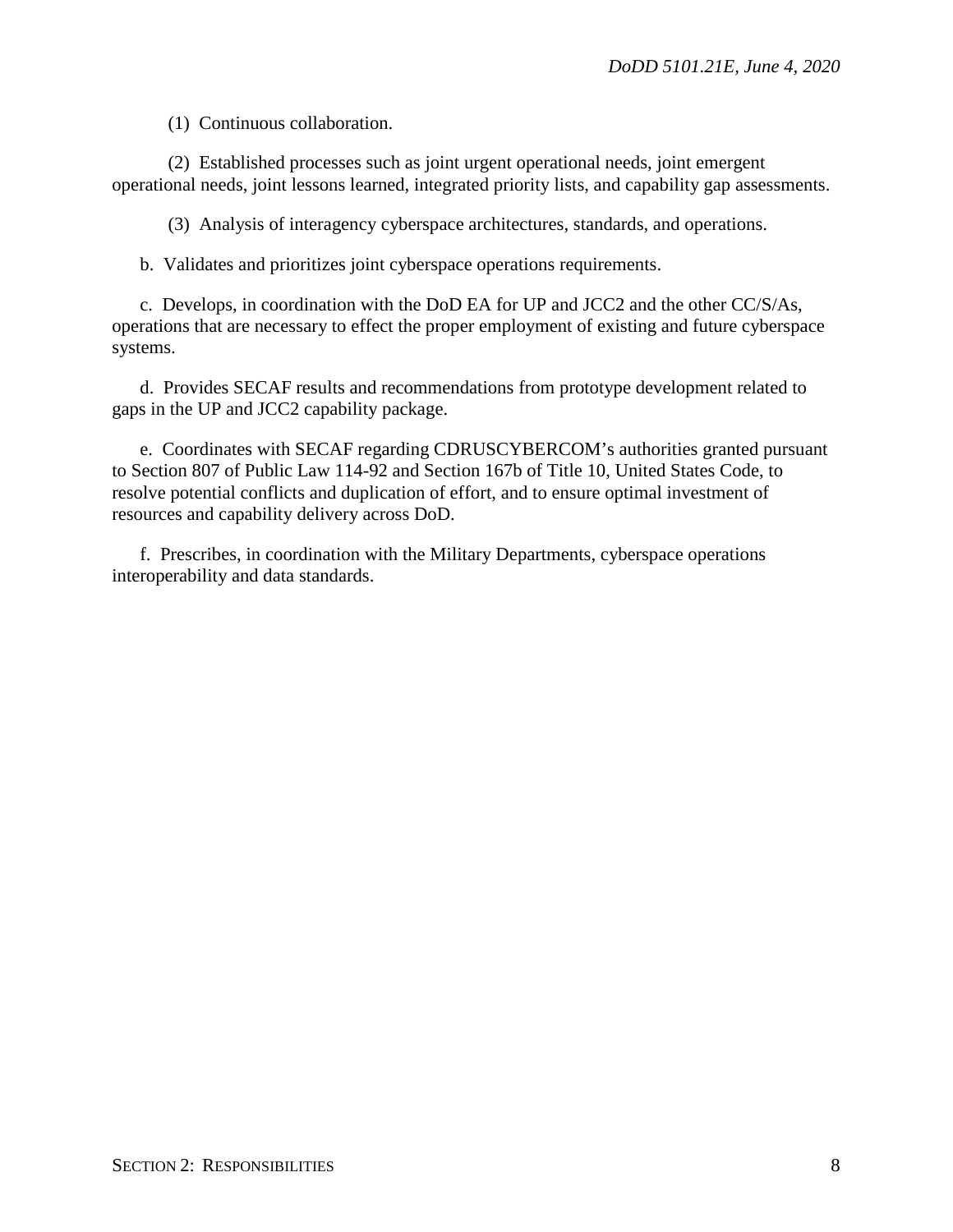## **SECTION 3: UP AND JCC2 GOVERNANCE STRUCTURE**

#### <span id="page-8-1"></span><span id="page-8-0"></span>**3.1. GOVERNANCE.**

UP and JCC2 will be governed by an Executive Cyber Council, a Steering Board, and two Councils of Colonels as shown in Figure 1. The Executive Cyber Council will endorse Steering Board recommendations and resolve any Steering Board disputes. The Steering Board will resolve Council of Colonels disputes and make policy, process, and strategy recommendations to the Executive Cyber Council.

a. Governance objectives will be to coordinate and integrate the relevant cyber requirements generation, acquisition, and Planning, Programming, Budgeting, and Execution activities of the CC/S/As; identify and resolve issues; and provide DoD senior leadership with a forum for oversight and decision-making.

b. Any subordinate governance structure established by SECAF will be integrated to the maximum extent practical with existing governance bodies and include appropriate representation from the Joint Staff, the Office of the USD(A&S), USCYBERCOM, the DoD Chief Information Officer, the Office of the Under Secretary of Defense for Intelligence, the Defense Information Systems Agency, and other CC/S/As, as appropriate.

#### <span id="page-8-2"></span>**3.2. COUNCILS OF COLONELS.**

The Councils of Colonels:

a. Act as the solution backlog managers for UP and JCC2 cyber development and operations activities. They:

(1) Maintain, through working groups they establish, continual understanding of CMF needs.

(2) Identify, define, and prioritize the capabilities backlog through the Capabilities Working Groups under the UP and JCC2 Councils of Colonels, led by USCYBERCOM.

(3) Manage capability delivery schedules.

(4) Direct change management activities.

b. Develop and maintain solution vision and solution roadmaps for all UP and JCC2 cyber development and operations activities.

c. Make recommendations to the Steering Board with respect to the programming and execution of Service-contributed resources in accordance with Paragraph 2.1.c.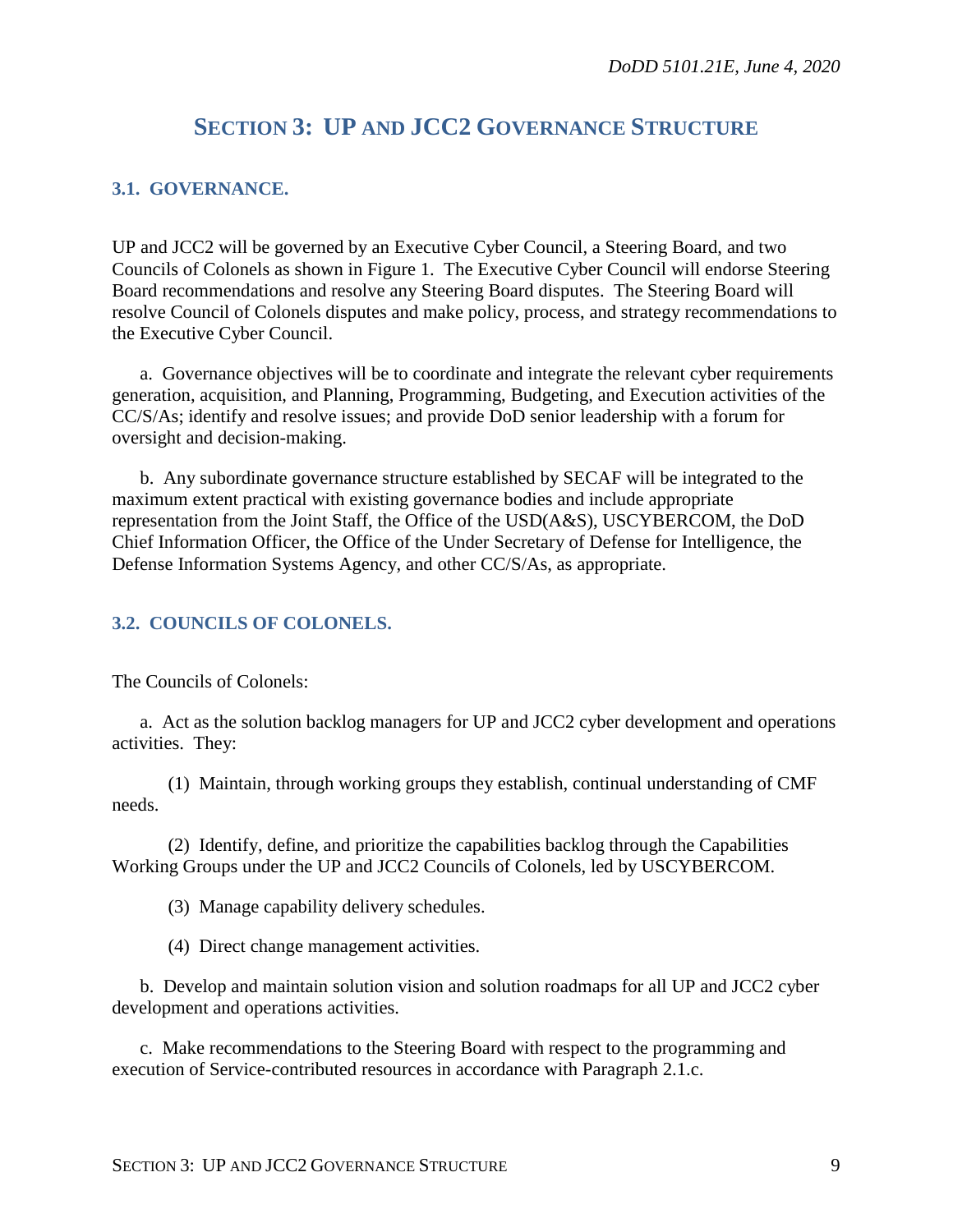<span id="page-9-0"></span>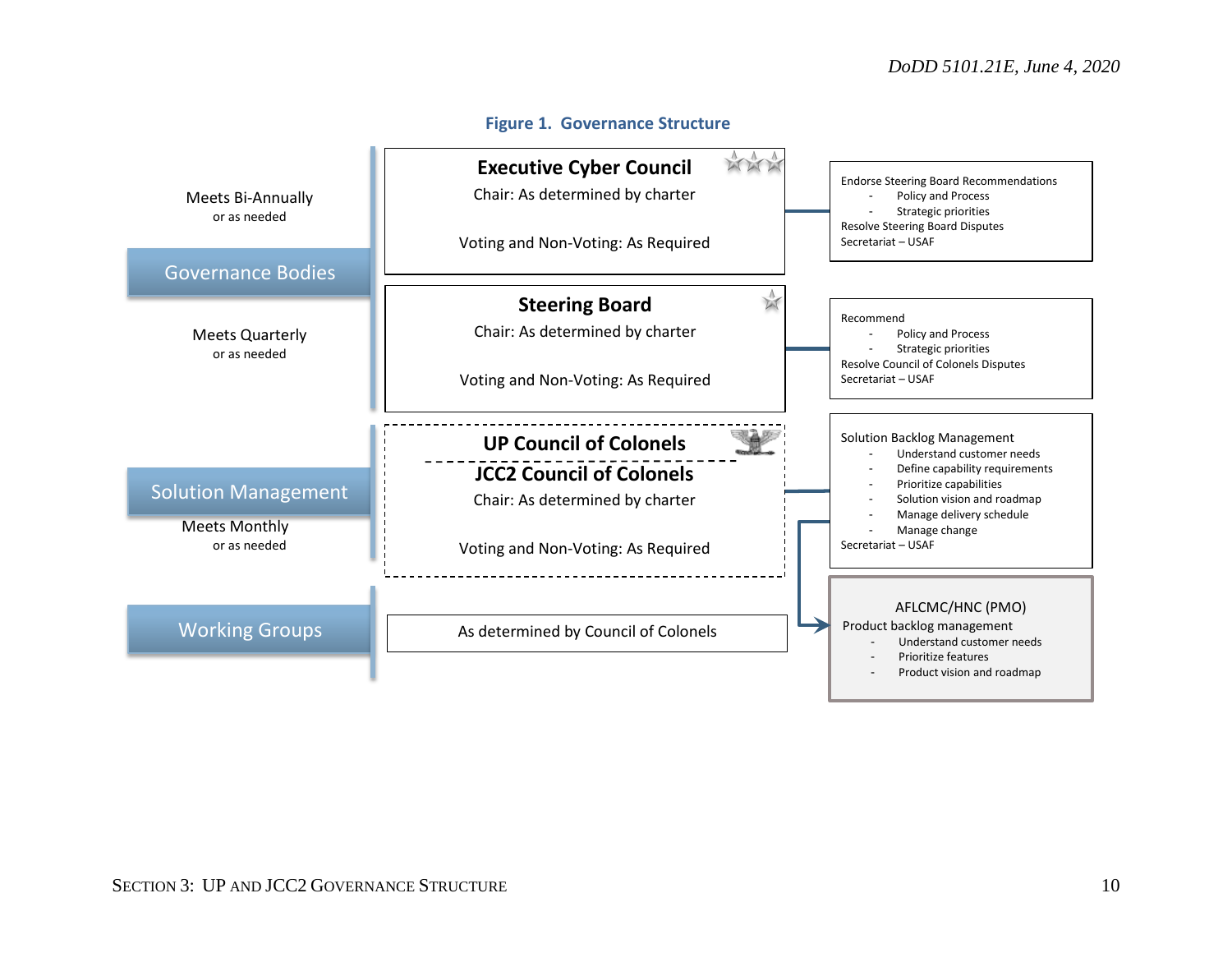## **GLOSSARY**

#### <span id="page-10-1"></span><span id="page-10-0"></span>**G.1. ACRONYMS.**

| <b>ACRONYM</b>                     | <b>MEANING</b>                                                                                                                                 |
|------------------------------------|------------------------------------------------------------------------------------------------------------------------------------------------|
| AFLCMC/HNC                         | Air Force Life Cycle Management Center Cryptologic and Cyber<br><b>Systems Division</b>                                                        |
| CC/S/A                             | Combatant Commanders, Secretaries of the Military Departments,<br>Chief, National Guard Bureau, and Defense Agency and DoD Field<br>Activities |
| <b>CDRUSCYBERCOM</b><br><b>CMF</b> | Commander, U.S. Cyber Command<br><b>Cyber Mission Force</b>                                                                                    |
| DoD EA<br>DoDD                     | DoD Executive Agent<br>DoD directive                                                                                                           |
| JCC <sub>2</sub>                   | joint cyber command and control                                                                                                                |
| <b>PMO</b>                         | Program Management Office                                                                                                                      |
| <b>SECAF</b>                       | Secretary of the Air Force                                                                                                                     |
| <b>TRMC</b>                        | <b>Test Resource Management Center</b>                                                                                                         |
| UP                                 | unified platform                                                                                                                               |
| <b>USAF</b>                        | U.S. Air Force                                                                                                                                 |
| <b>USCYBERCOM</b>                  | U.S. Cyber Command                                                                                                                             |
| USD(A&S)                           | Under Secretary of Defense for Acquisition and Sustainment                                                                                     |

#### <span id="page-10-2"></span>**G.2. DEFINITIONS.**

**TERM DEFINITION**

Unless otherwise noted, these terms and their definitions are for the purpose of this issuance.

**capabilities backlog** Repositories for all the upcoming work that affects the behavior of the solution. Based on operational mission threads within the scope of the UP and JCC2 Information Systems Initial Capabilities Documents, USCYBERCOM develops strategic and operational viewpoints of the architecture. USCYBERCOM prioritizes the operational capabilities backlog based on threat and mission priority.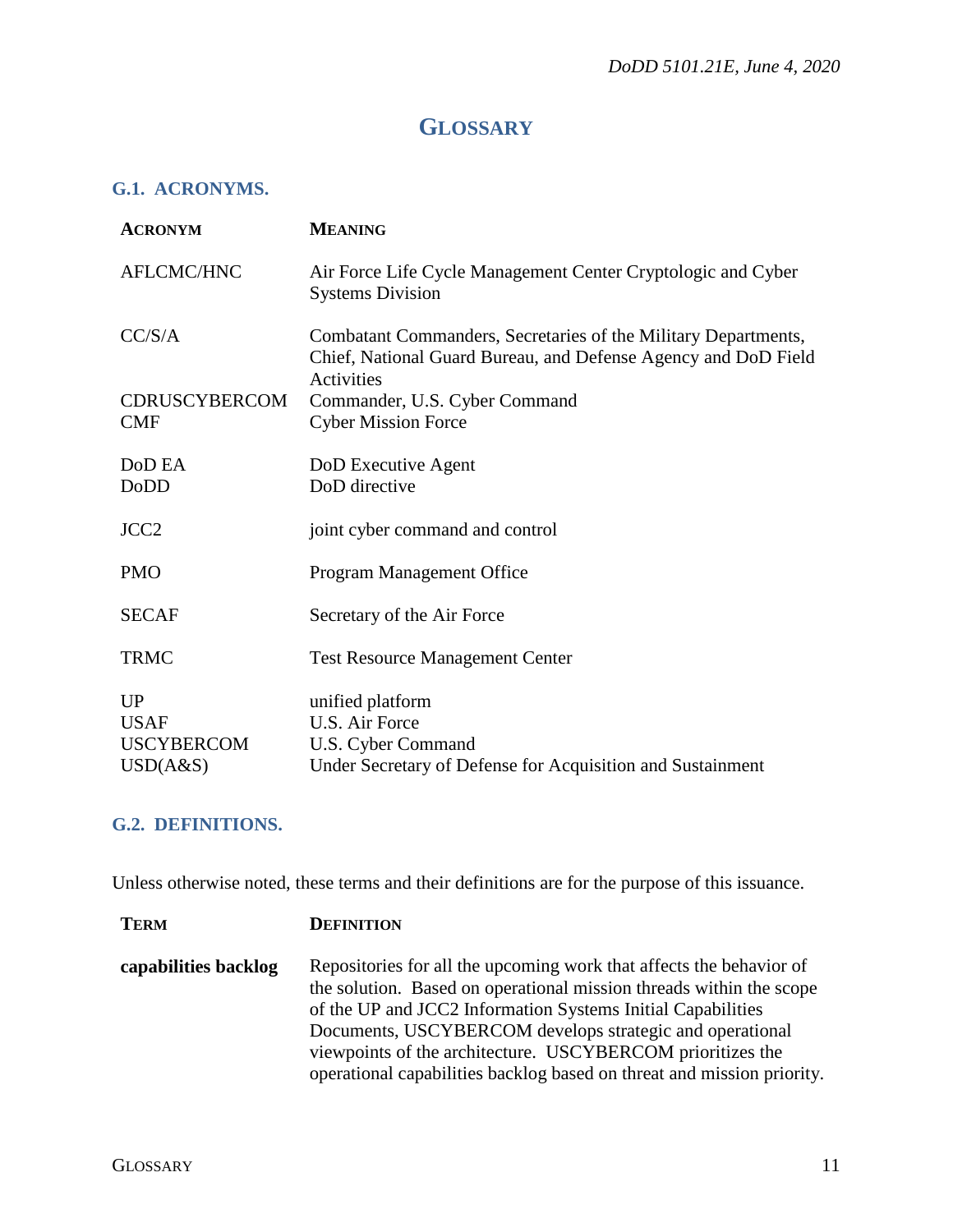| <b>TERM</b>                             | <b>DEFINITION</b>                                                                                                                                                                                                                                                                                                                                                                                                                                                                                                                                                                                                                                                                                                                                                         |
|-----------------------------------------|---------------------------------------------------------------------------------------------------------------------------------------------------------------------------------------------------------------------------------------------------------------------------------------------------------------------------------------------------------------------------------------------------------------------------------------------------------------------------------------------------------------------------------------------------------------------------------------------------------------------------------------------------------------------------------------------------------------------------------------------------------------------------|
| <b>CMF</b>                              | Defined in Joint Publication 3-12.                                                                                                                                                                                                                                                                                                                                                                                                                                                                                                                                                                                                                                                                                                                                        |
| C <sub>2</sub>                          | Defined in the DoD Dictionary of Military and Associated Terms.                                                                                                                                                                                                                                                                                                                                                                                                                                                                                                                                                                                                                                                                                                           |
| <b>JCC2</b> system                      | A collection of capabilities that provide the battlespace commander<br>the situational and battlespace awareness needed to track and<br>provision the cyber forces, plan and execute missions in cyberspace,<br>develop and distribute operations orders, track the cyber battle<br>through battlespace through visualization, and integrate cyber<br>operations with multi-domain operations. It consists of five<br>capability areas: global force awareness, collaborative planning,<br>orders development and dynamic mission management, timely and<br>effective workflows, and decision support. These capability areas<br>combine through various technologies to provide situational and<br>battlespace awareness in a seamless C2 system for the cyber operator. |
| <b>Three-Star</b><br><b>Programmers</b> | A DoD Functional Oversight Committee. Leads the review of the<br>Program Objectives Memorandum submitted by the DoD<br>components, and screens and develops issues for presentation to the<br>Deputy's Management Action Group. The Chair of the Three-Star<br>Programmers is the Director of Cost Assessment and Program<br>Evaluation.                                                                                                                                                                                                                                                                                                                                                                                                                                  |
| UP                                      | The primary purpose of UP is to integrate disparate cyber<br>capabilities, systems, infrastructure, and data analytics, allowing the<br>CMF to conduct integrated cyber processing, analysis, exploitation,<br>and dissemination supporting full spectrum cyber operations.                                                                                                                                                                                                                                                                                                                                                                                                                                                                                               |